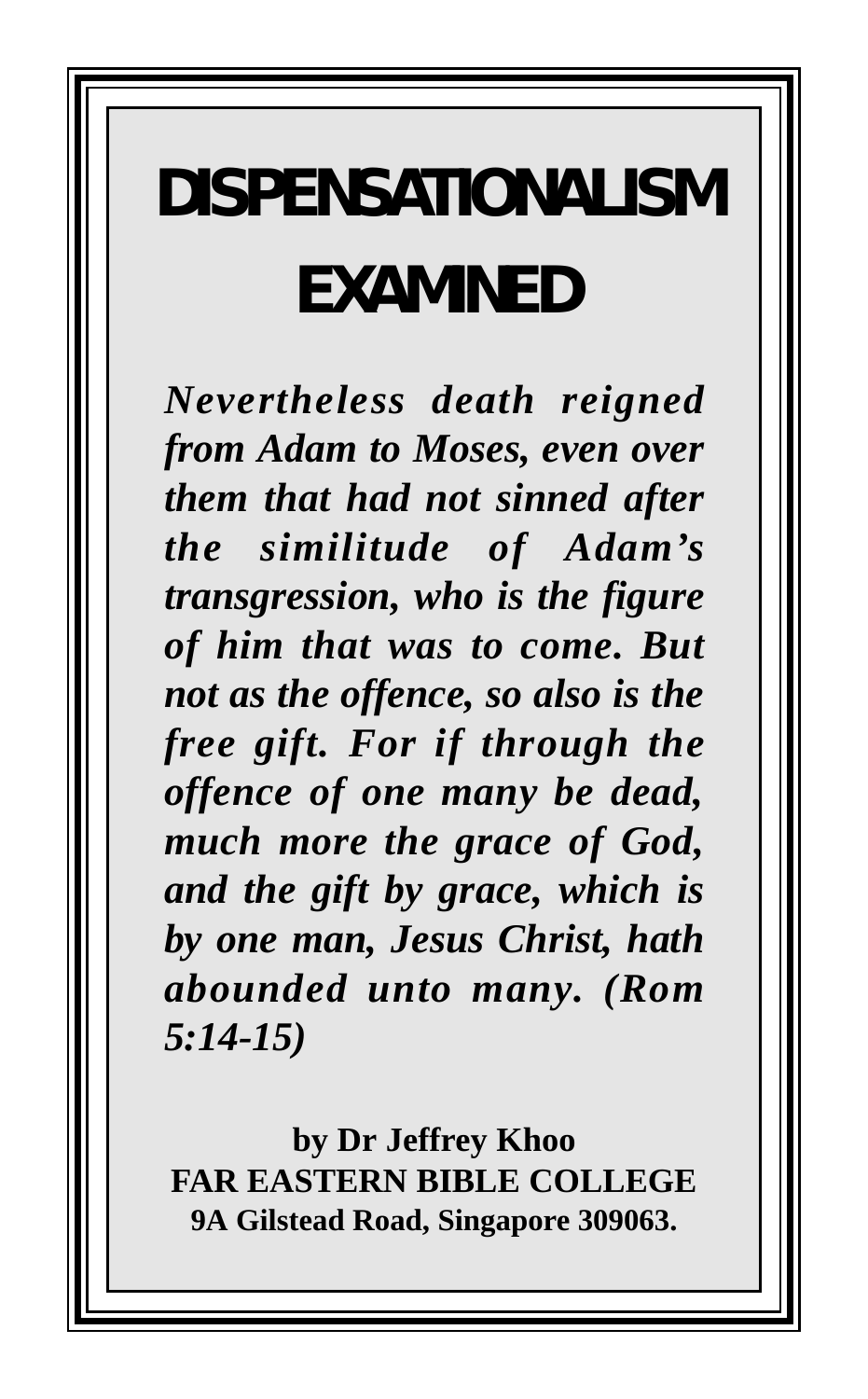There are some students of theology who misunderstand that premillennialism (i.e. the doctrine that Christ will return to destroy this present evil world system so as to set up His kingdom here on a renewed earth and rule a thousand years) is dispensationalism. In so doing, they have failed to realise that there are three main schools of theology, namely, (1) the dispensational, (2) the reformedamillennial, and (3) the reformed-premillennial schools. All dispensationalists are premillennialists, but being premillennial does not necessarily make one dispensational. Premillennialism is also the eschatological view of a group of reformed scholars. J.O. Buswell's, *A Systematic Theology of the Christian Religion*, represents the reformedpremillennial faith. It must be categorically stated that the reformed or covenantal belief of God's plan of salvation does not militate against a premillennial understanding of the end-times. The Bible-Presbyterian Church and the Far Eastern Bible College are thus not dispensational, but reformedpremillennial.

#### **What is "Dispensationalism"?**

What then is dispensationalism? The word "dispensation" comes from the Greek *oikonomia* (literally "house law") which means "stewardship," or "administration." For a time, dispensationalists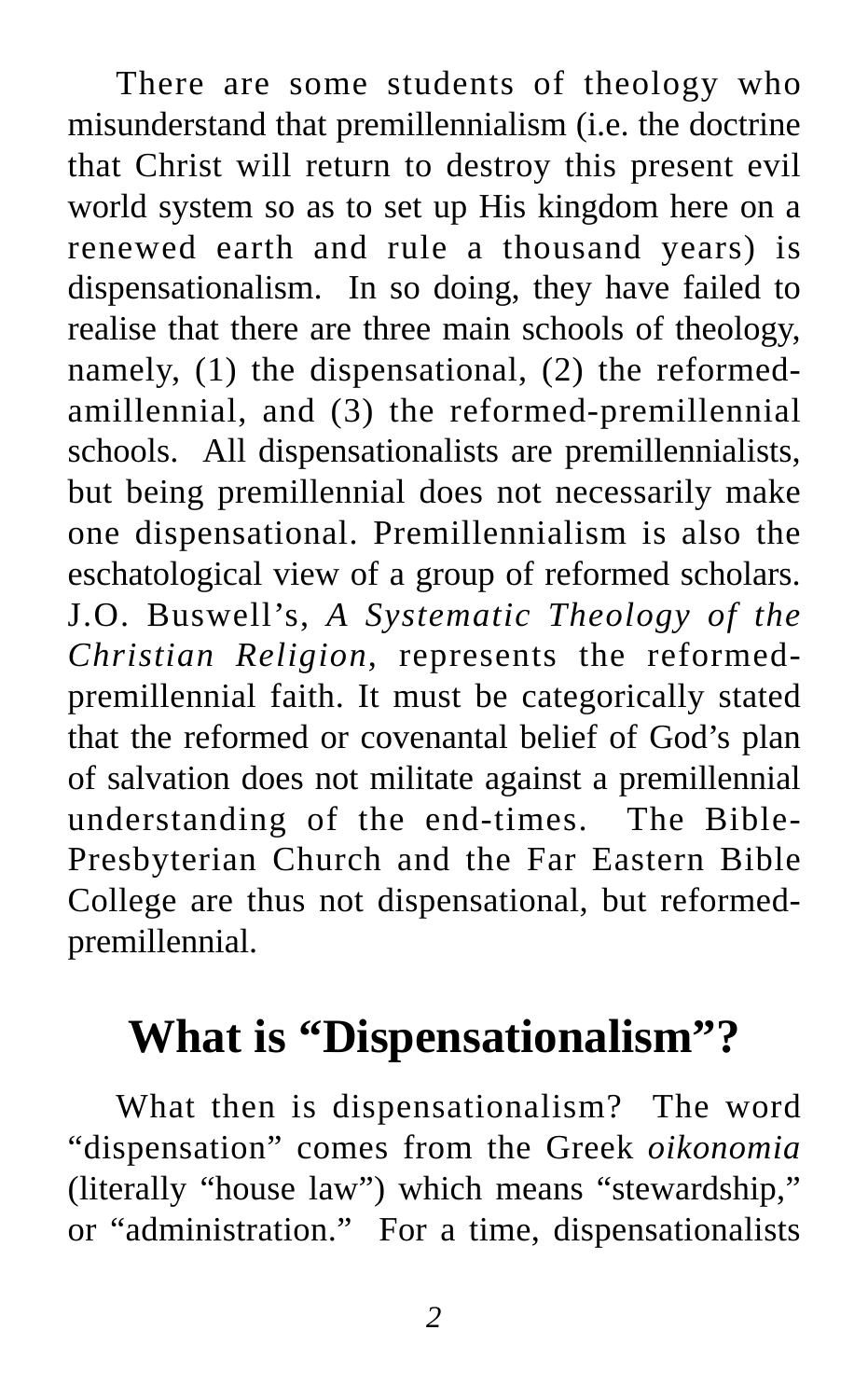were not able to agree among themselves whether a dispensation is a period of man's stewardship, or a period of God's administration. Lewis Sperry Chafer, for example, said that a dispensation is "a stage in the progressive revelation of God constituting a *distinctive stewardship or rule of life*." Charles C. Ryrie, on the other hand, explained that in a dispensation, "God is . . . *administering its affairs according to His own will* in various stages of revelation in the process of time." So, is a dispensation a human stewardship or a divine administration? It took quite a while before it is finally agreed that it is both. The doctrinal statement of Dallas Theological Seminary (*the* dispensational school) defined the dispensations as "stewardships by which God administers His purpose on the earth through man under varying responsibilities."

## **How did Dispensationalism Come About?**

Dispensationalism may be traced to J.N. Darby (1800-1882) who was an ordained minister of the Church of England. Darby, however, was dissatisfied with the strict clericalism found in that Church, and joined a group of like-minded men who did not see the need for a trained, and an ordained ministry. Everyone was a "pastor" and could preach and teach the Word regardless of whether he was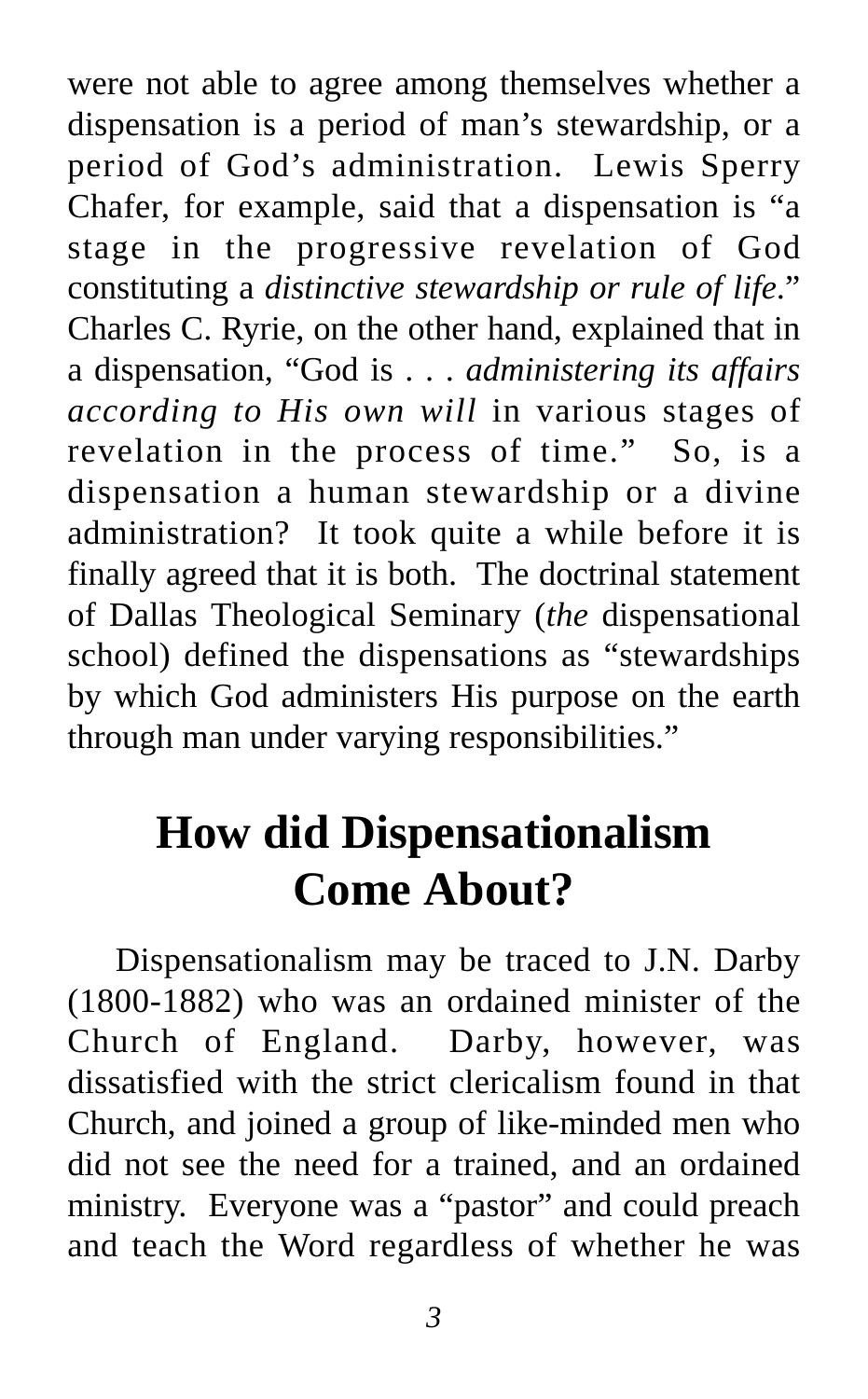equipped to do so or not. He became one of the important leaders of the Plymouth Brethren movement. Having a prolific pen, Darby left behind at least 53 volumes (each volume containing about 400 pages) of his writings. He interpreted the Bible in terms of a series of dispensations.

C.I. Scofield (1843-1921) was closely associated with the Plymouth Brethren, and through them he received Darby's teachings. Scofield was so enamoured with Darby's dispensationalism that he systematised his theology. In 1909, he published his Reference Bible which promoted and popularised dispensational theology. He compartmentalised the Scriptures into neat dispensational sections. This made it an extremely attractive Study Bible.

Dallas Theological Seminary, under its founder Lewis Sperry Chafer (1871-1952), became *the* School to champion dispensational theology. Till today, it is unashamedly dispensational. Its dispensational distinctive is clearly spelled out under Article V of its doctrinal constitution where covenant theology is unequivocally rejected. [Covenant theology sees only one unifying dispensation (better termed "covenant") since the fall of Adam when God promised a divine Saviour who will save His people from sin (Gen 3:15, Rom 5:12-21)].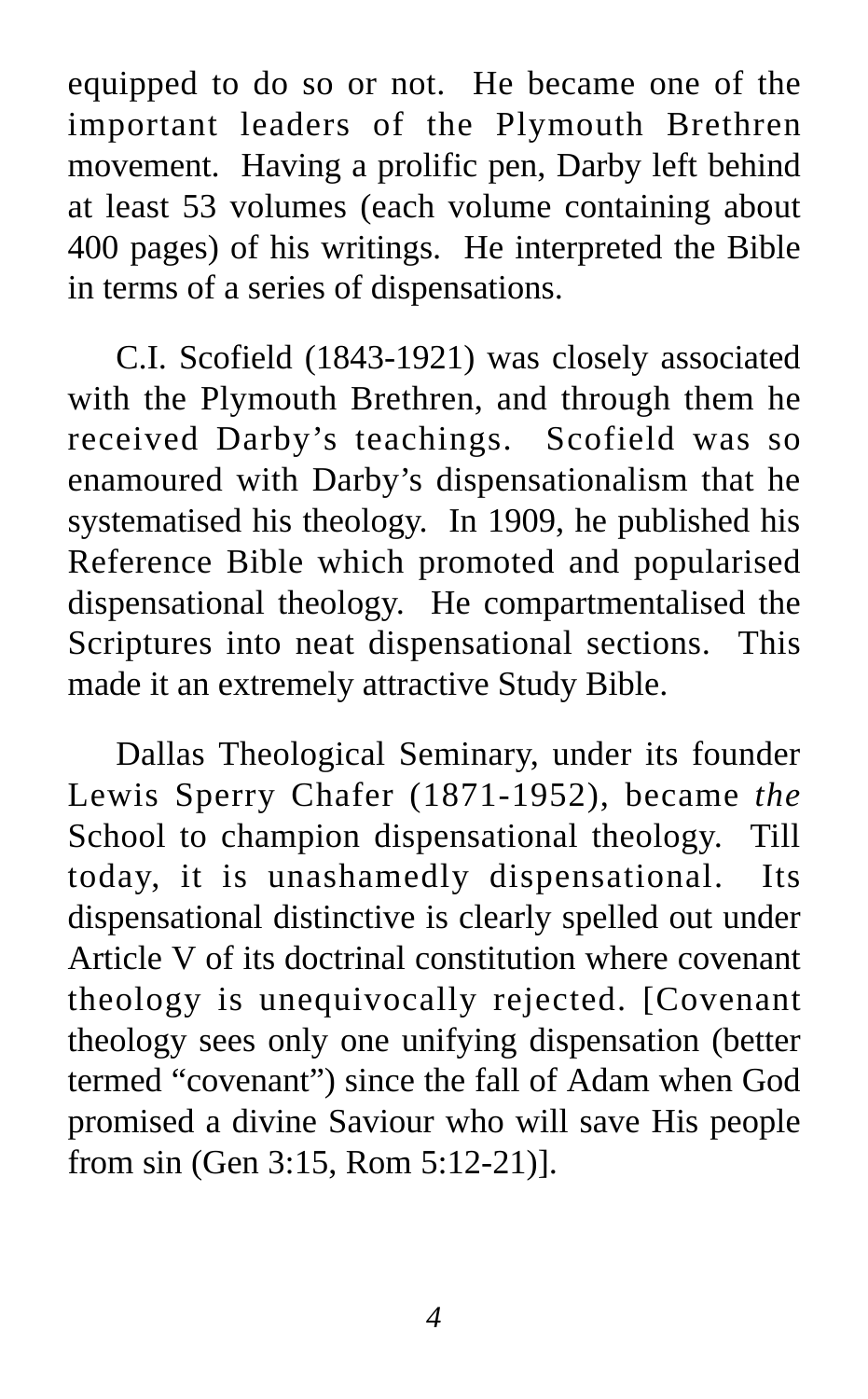### **What are the Dispensations in the Bible?**

Scofield divided the Bible into seven dispensations: (1) Innocence (Gen 1:26-3:24), (2) Conscience (Gen 4:1-7:24), (3) Human Government (Gen 8:1-11:26), (4) Promise (Gen 11:27-Exod 18), (5) Law (Exod 19:1-Acts 1:26), (6) Grace (Acts 2:1- Rev 19:21), and (7) Kingdom (Rev 20:1-22:21).

It must be said that there is nothing wrong in seeing dispensations in the Bible. Covenant theologians like Charles Hodge, and Louis Berkhof have their own dispensational schemes but all under the umbrella of the covenant of grace. There are not seven dispensations, but only two: (1) the dispensation (or covenant) of works (Gen 1:1-3:14), and (2) the dispensation (or covenant) of grace (Gen 3:15-Rev 22:21). God instituted the covenant of grace in Gen 3:15. The Lord Himself was the first Preacher of the Gospel when He declared, "And I will put enmity between thee and the woman, and between thy seed and her seed; it shall bruise thy head, and thou shalt bruise his heel." The Lord promised a Saviour from the seed of a woman—the virgin-born Son of God—who will save His people from sin (Isa 7:14, Matt 1:21-23). The covenant of grace consists of the Old Testament and the New Testament. They differ in administration, but not in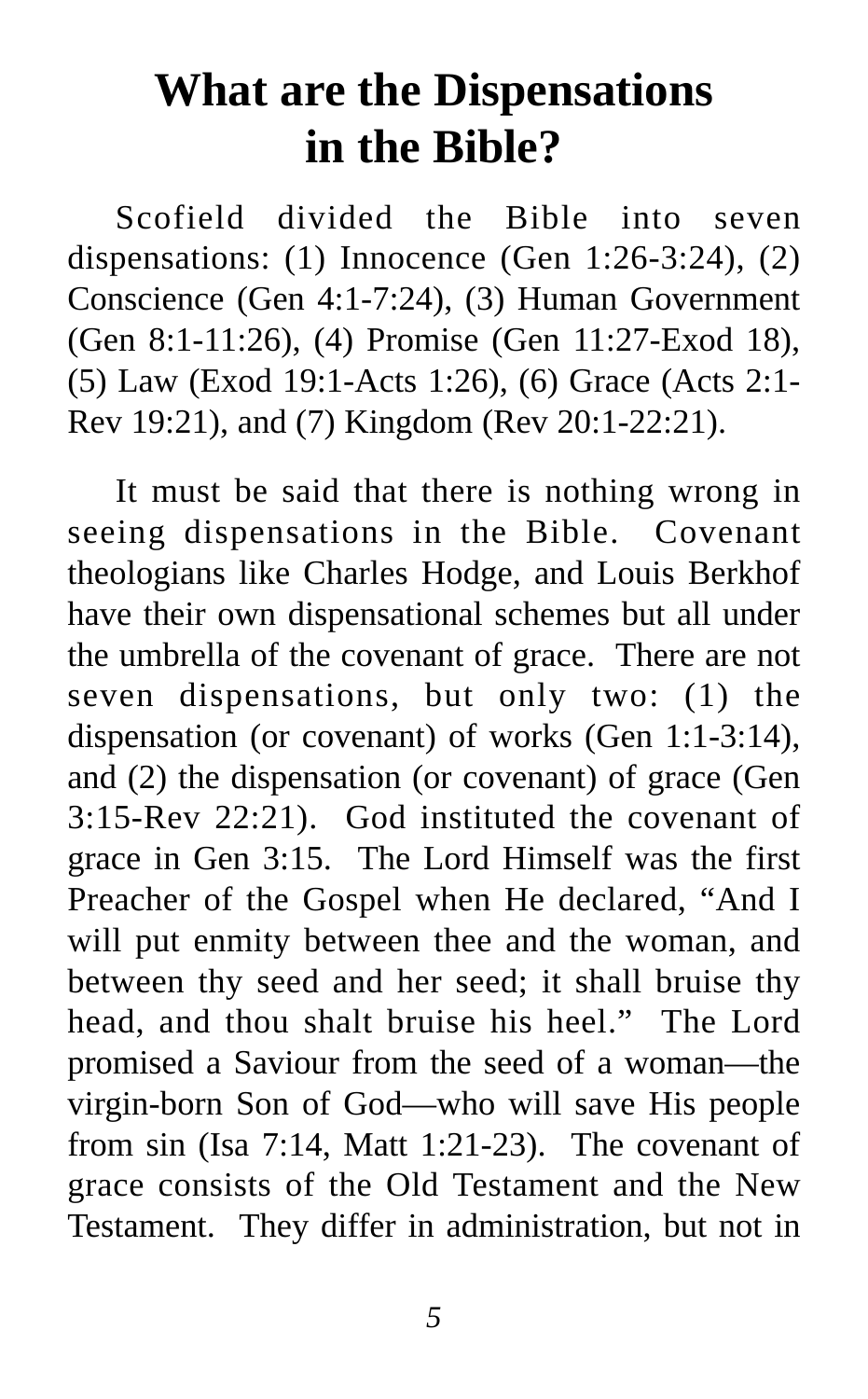substance. The Mediator of both Testaments is the same, namely, the Lord Jesus Christ (John 14:6, Acts 4:12). The means of salvation is also the same—by grace through faith (Hab 2:4, Rom 4:9-25, Gal 3:7-9, Heb 11:6).

The problem with dispensationalists is in their *application* of their theological system. For example, they draw very sharp lines between each of the periods, and especially so between the dispensation of law and of grace. They say that the dispensation of law and of grace do not mix. Since law and grace are like water and oil, what God has given in the dispensation of law, namely, the Moral Law (i.e. the Ten Commandments) is not applicable to those living in the dispensation of grace. The Law has been abrogated, and is therefore not binding to those who live in this age of grace. The question remains: How can the Ten Commandments which is a reflection of the divine character and holy demands of God not be binding to us today? Till today, the Law functions as a sword to slay the reprobates in their stubborn rebellion against God (Rom 3:19-20). But to Christians, the Law becomes a torch to light up the righteous paths they ought to take in this dark and sinful world (Josh 1:7-8, Neh 9:13, Ps 19:7, 37:31, 40:8, 119:33,34,97,105, Prov 6:23, Rom 7:12,22). [For an excellent refutation of the dispensational view of the Law, read Dr Timothy Tow's, *The Law of*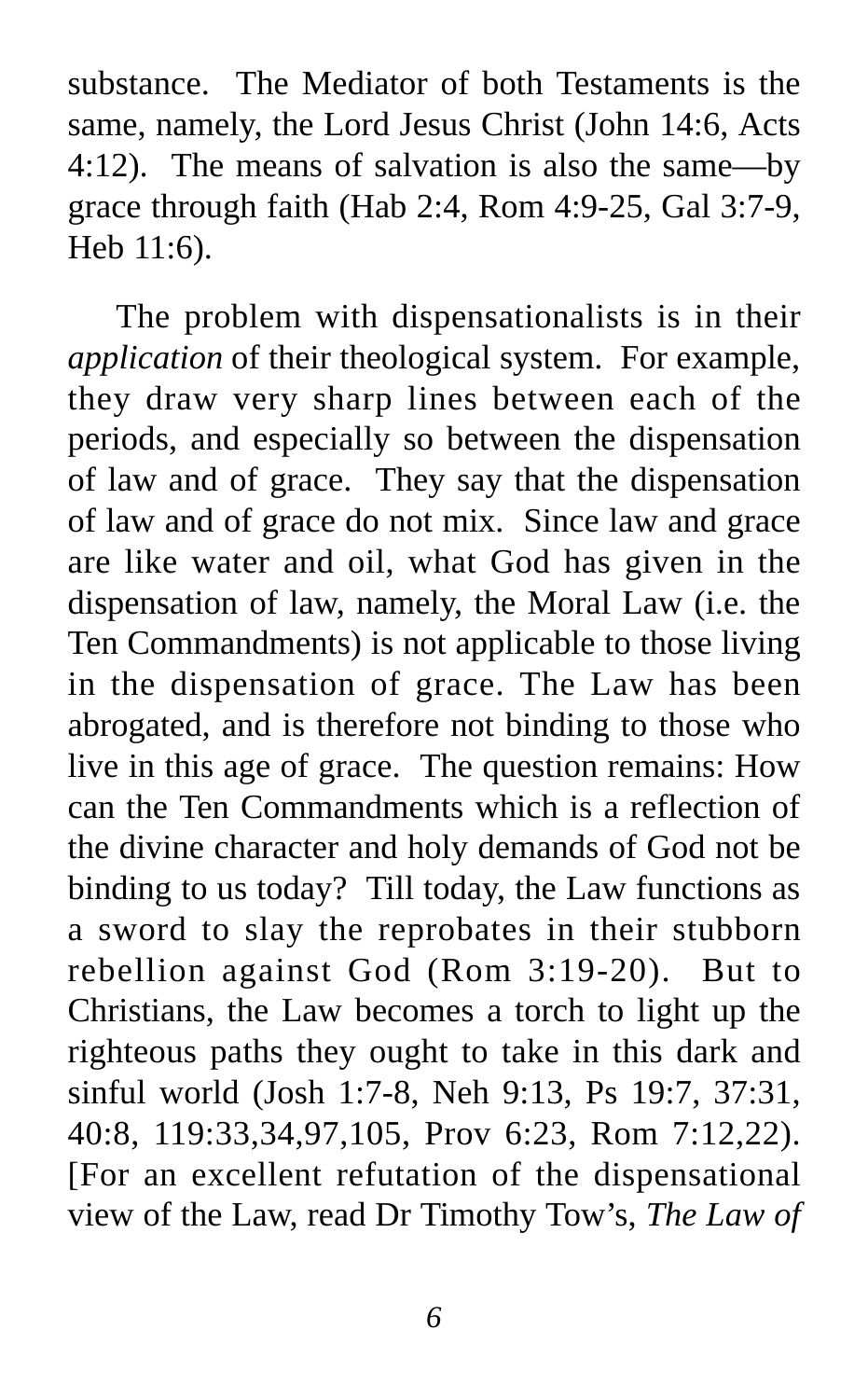*Moses and of Jesus* (Singapore: Christian Life Publishers, 1986)].

Dispensationalists today are beginning to see the weakness of their traditional dispensational divisions. They now reduce the dispensations to three: (1) Law, (2) Grace, and (3) Kingdom. Others prefer to term them (1) Old Testament, (2) New Testament, and (3) Millennium. However, the problem of application still exists. They continue to insist that the Moral Law as a whole has been cancelled, but its *principles* still apply. This begs the question: Is not the Moral Law a set of principles for godly living? This is simply an attempt by dispensationalists to have their cake and eat it too.

#### **Dispensational Antinomianism**

The dispensational aversion to the Moral Law has led some dispensationalists to advocate that salvation involves receiving Jesus only as Saviour, but not as Lord. This has to do with the "Lordship Salvation" debate. The whole controversy arose when John MacArthur Jr. wrote his book—*The Gospel According to Jesus*—where he propounded that a person must receive Jesus both as Saviour and as Lord in order to be saved. In his book, he attacked Dallas Theological Seminary for teaching that it is not necessary and even unreasonable to impose the need to surrender one's life to God as an added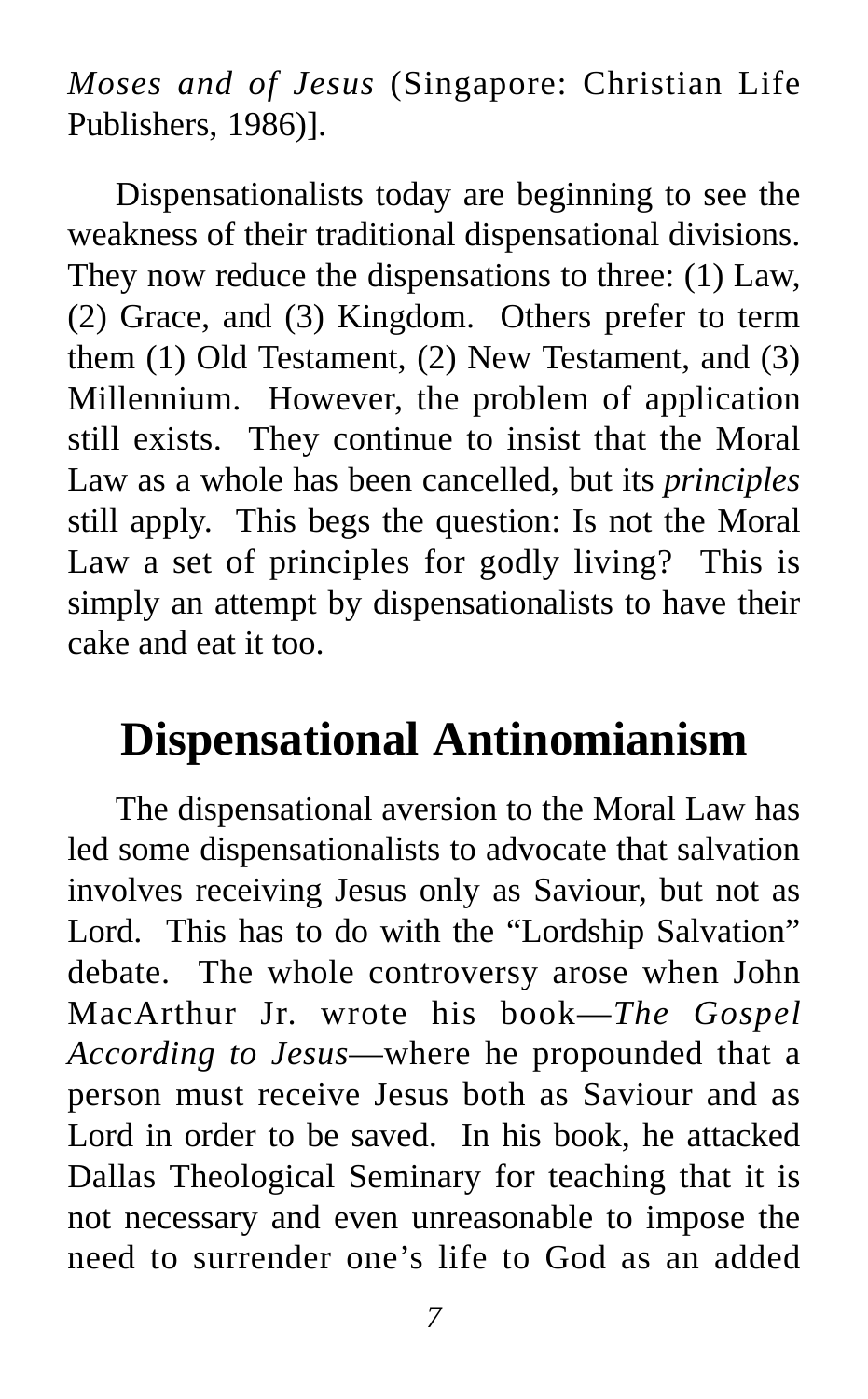condition of salvation. Out ot Dallas came two rebuttals; one from Zane Hodges—*Absolutely Free* which represents the *radical* non-Lordship position, and Charles Ryrie—*So Great Salvation*—which represents the non-Lordship view. Hodges' radical non-Lordship view which is tantamount to easy believism is to be rejected. Both Ryrie and MacArthur have their valid points. Both are really speaking of the same thing but from two different perspectives; a case of Paul (Rom 4:2-3) and James (Jas 2:21-23).

Reformed theology teaches that saving faith (*fides salvifica*) consists of these three factors: The (1) knowing (*noticia*) of the Word of God, (2) agreeing (*assensus*) to the Word of God, and (3) willingness (*fiducia*) to obey the Word of God. Romans 10:9 says, "That if thou shalt confess with thy mouth the LORD Jesus (which means SAVIOUR), and shalt believe in thine heart that God hath raised him from the dead, thou shalt be saved." Saving faith is not only intellectual (i.e. of the mind), it must also be volitional (i.e. of the heart).

Therefore, the salvation equation is neither (1)  $Faith + Works = Salvation, nor (2) Faith = Salvation$  $-$  Works, but (3) Faith  $=$  Salvation  $+$  Works.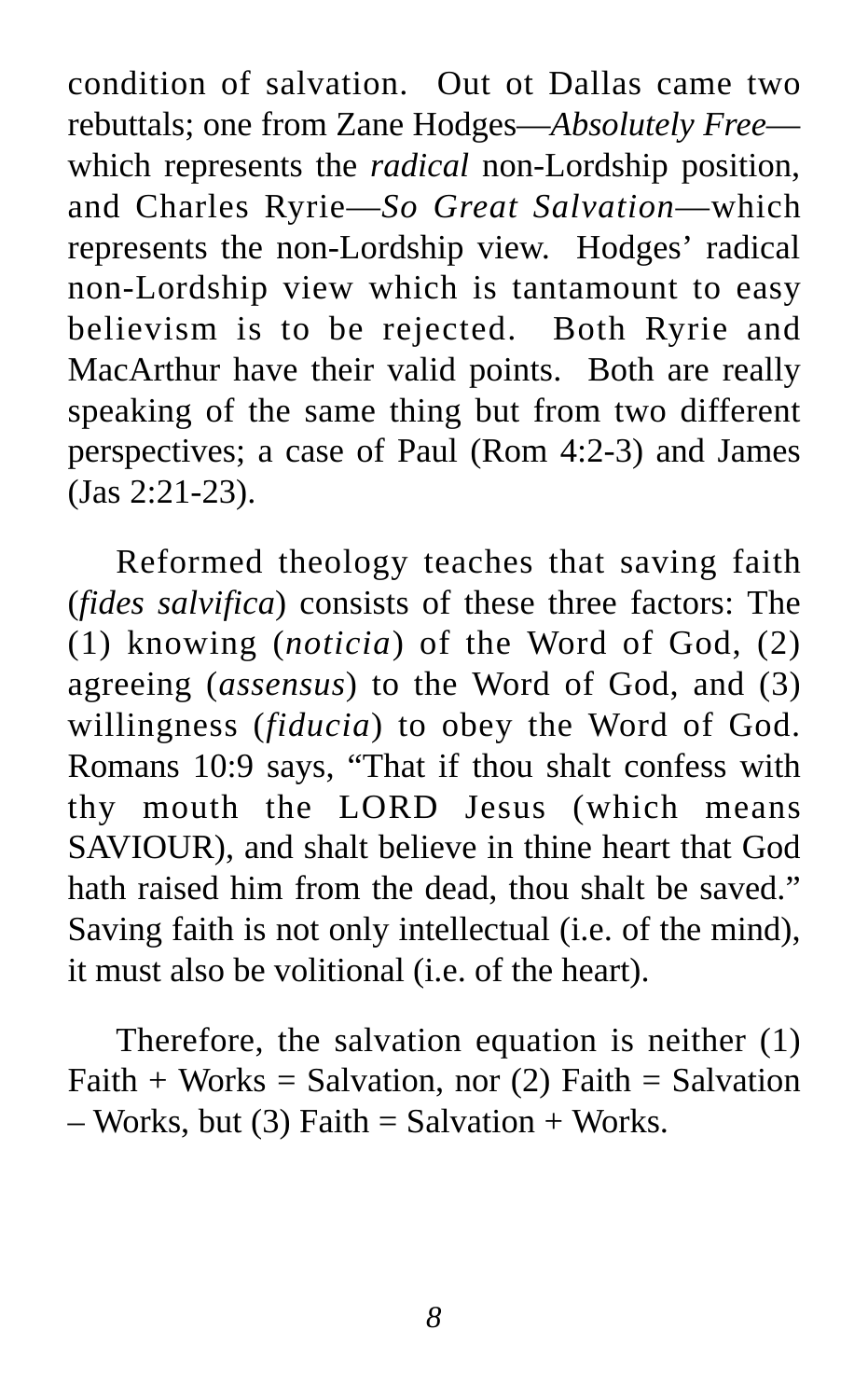## **Dispensational Calvinism**

Most dispensationalists are four-point Calvinists. The point they reject is the third point—Limited Atonement. They believe that the atonement of Christ is *unlimited* in both its sufficiency and efficiency. Christ died sufficiently and effectively for the whole world, though only the elect are saved. This is no different from Arminian view of the atonement. The Calvinistic expression of the atonement is that the cross-work of Christ is "sufficient for all, efficient for the elect." [For elaboration, read the "Desiderative (Will of God)," by Timothy Tow, in *The Clock of the Sevenfold Will of God* (Singapore: Christian Life Publishers, 1991), 40-6].

There are also dispensationalists who believe that the atonement is unlimited in the sense that it includes non-soteriological aspects like the restoration of the physical or created world order during the time of the millennium. Christ's atonement made it possible for the lion to live peaceably with the lamb during that time (Isa 11:6-7, Rom 8:22-23). It is true that the whole troubled creation is groaning for God's redemption. But redemption will come only when Christ returns to set up His millennial kingdom. The problem here is not in that teaching but in the unnecessary dispensational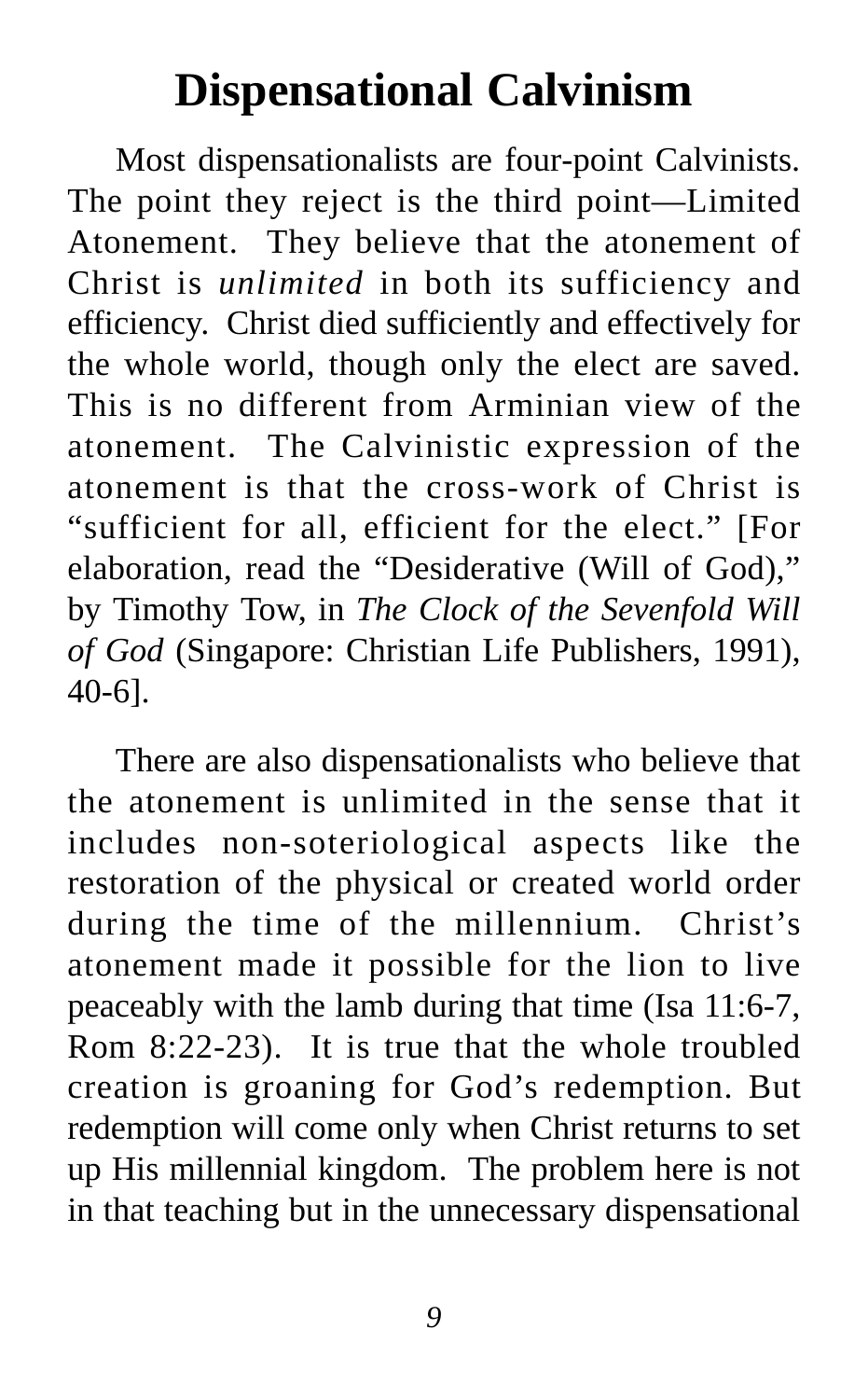imposition of an eschatological point onto a soteriological system.

## **Dispensational View of the Church and Israel**

Dispensationalists see a *distinction* between Israel and the Church. According to His eternal counsels, God is dealing with two groups of His people throughout biblical history, namely, (1) Israel as a nation, and (2) the Church as the body of Christ. This position is taken because dispensationalists employ literal/normal hermeneutics in their interpretation of prophetic Scripture. The prophecies and promises of the Bible which God has given to Israel must find fulfilment in Israel. Such passages should be taken at face value, and not spiritualised away to refer to the Church. The golden rule of interpretation is this, "When the plain sense makes good sense, seek no other sense." For example, God promised David that his son will have a physical throne and kingdom (2 Sam 7:12-13). Thus, Christ—the Son of David—must sit on the throne of his father one day to rule over the whole earth (cf Acts 1:6). And Christ will do just that when He returns to rule over a rejuvenated world in the millennium. The nation of Israel occupies a prominent place in God's plan for the last days. He has not given up on Israel. Israel being the natural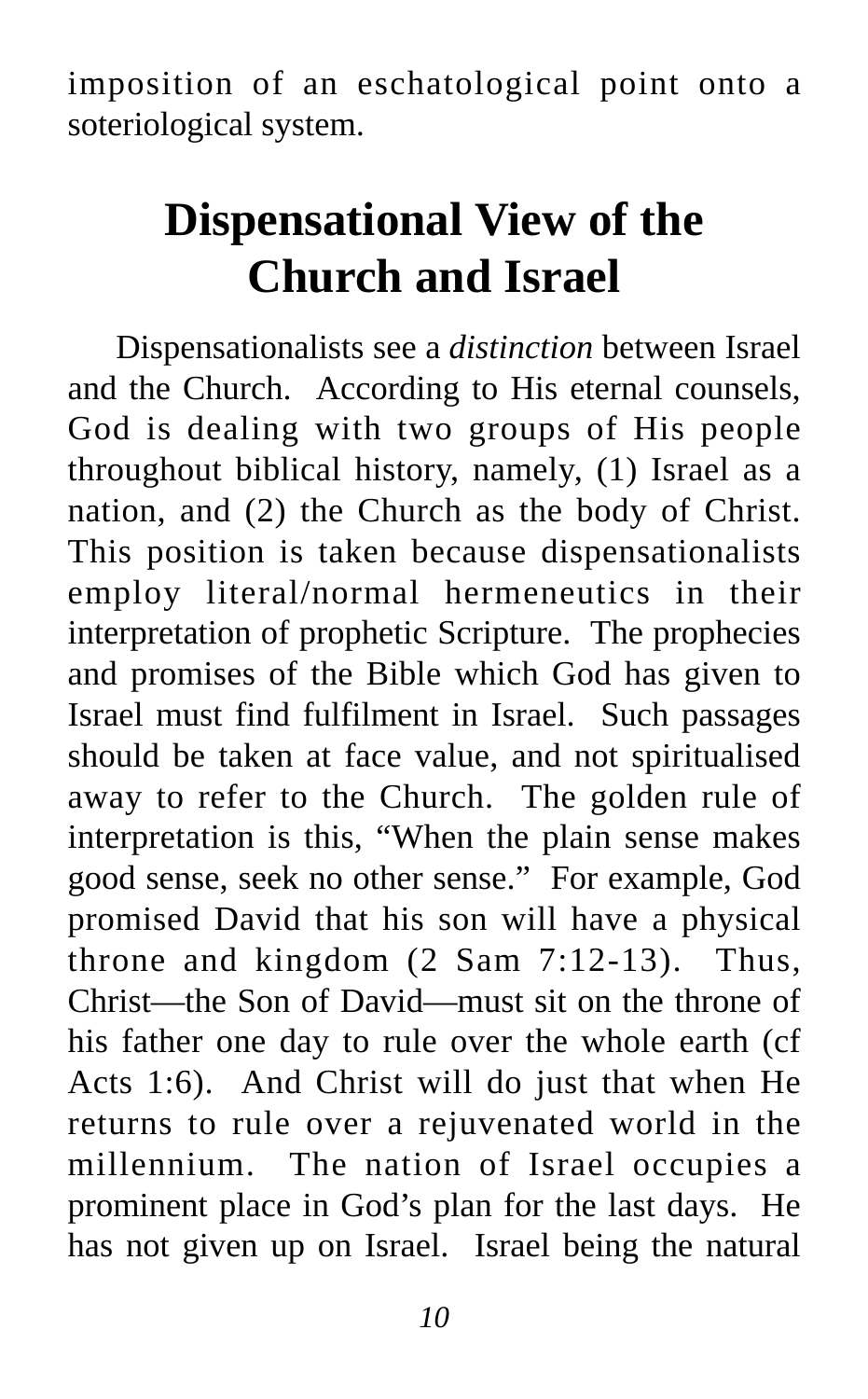branch will be grafted back to the good olive tree at the divinely appointed time (Rom 11:24-26). This is one thing we can *agree* with the dispensationalists; they are *correct* in their *eschatology*. [Read Timothy Tow, *Prophescope on Israel*, with a foreword by John C. Whitcomb (Singapore: Christian Life Publishers, 1992), for a discussion on Israel's place in the end-times].

## **What Constitutes Dispensationalism?**

The *sine qua non* (i.e. essential elements) of dispensational theology are the (1) distinction between Israel and the Church, (2) literal interpretation of prophetic texts, and (3) unifying principle of the glory of God. We, as reformedpremillennialists, can agree to all three points. For us, the point that may cause some difficulty is the third, but the *Westminster Confession of Faith* 2.1 states, "God . . . . [works] all things according to the counsel of His own immutable and most righteous will, *for His own glory*."

Therefore, have we as Bible-Presbyterians become dispensational? No, because we do not hold to a dispensational scheme but a covenantal one. Covenant theology is succinctly expressed in our doctrinal constitution—*The Westminster Confession*